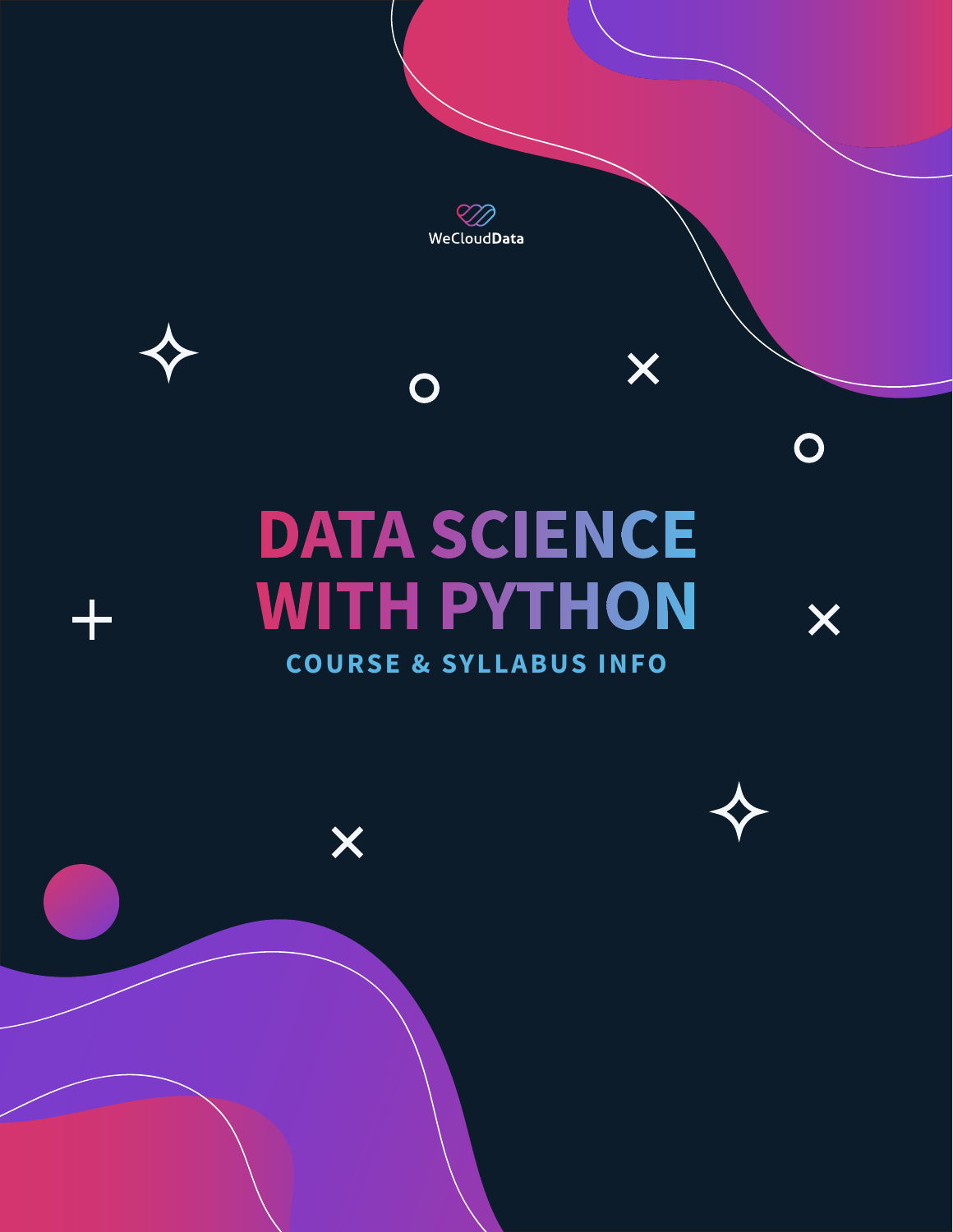# **ABOUT THE PROGRAM**

### **WHY PYTHON?**

- Python is the most popular data science and AI programming language
- Scikit-learn and Keras/Tensorflow are some of the most popular and influential ML libraries
- Many employers prefer to hire data scientists who have Python skills



## **WHO IS THIS COURSE FOR?**

If you have just learned Python programming, this course is a must-have before you move on to advanced topics such as machine learning and big data

This data science course is designed for students & professionals who want to learn essential data science skills to enter this field

For students who come from Matlab/R background, this course will help you understand the difference and advantages of Python

Students who come from software development background will benefit from this course by learning the core data science concepts and skills

### **PREREQUISITE**

- In order to take this course, students will need to have basic Python programming experience.
- Prior statistics/calculus/linear algebra knowledge is nice to have but not a must
- You do not need prior experience with another statistical analysis tools such as R or Matlab, but it helps!
- Having an understanding of your firm's data, technologies, and goals will motivate and direct your focus in this program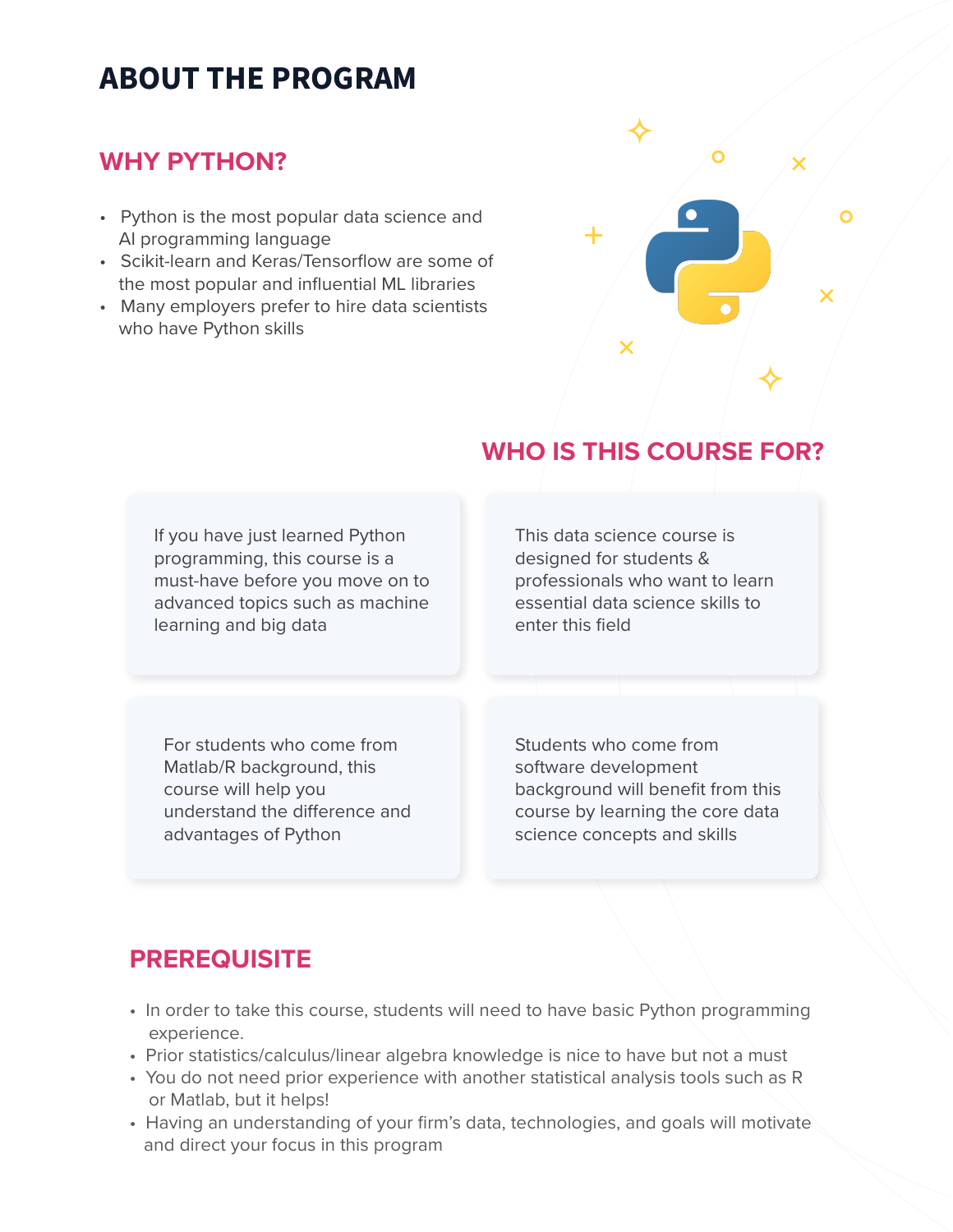### **LEARNING OUTCOMES**

#### **After this course, you will be able to:**

- Understand the lifecycle of data science projects and reinforce the learning through hands-on exercises and projects
- Use Python to collect data from the Web
- Wrangle and manipulate messy data using Python libraries
- Visualize data and tell data stories using visualization libraries such as plotly, seaborn, and matplotlib
- Build predictive models and leverage the predictive insights to help business make better informed decisions
- Gain real world experience through a hands-on project and convince your manager that you're up for more challenging data science projects at work
- Have the confidence and skills to compete for data science jobs

### **INSTRUCTORS**



Rogelio Cuevas is an active member of the Toronto Data Science community who currently works as a Senior Data Scientist in the financial industry in Toronto and as a Data Science mentor for a San Francisco start-up.

His educational background has allowed him to work in various research-oriented institutions that include Duke University, McMaster University, University of Western Ontario and Fermilab. His past research activities made him a recipient of a postdoctoral Fellowship awarded by the Natural Science and Engineering Research Council of Canada.

Rogelio holds a double bachelor's degree in physics and mathematics, a master in physical-mathematics and a Ph.D. from McMaster University during which he focused on theoretical and computational tools applied to quantum systems.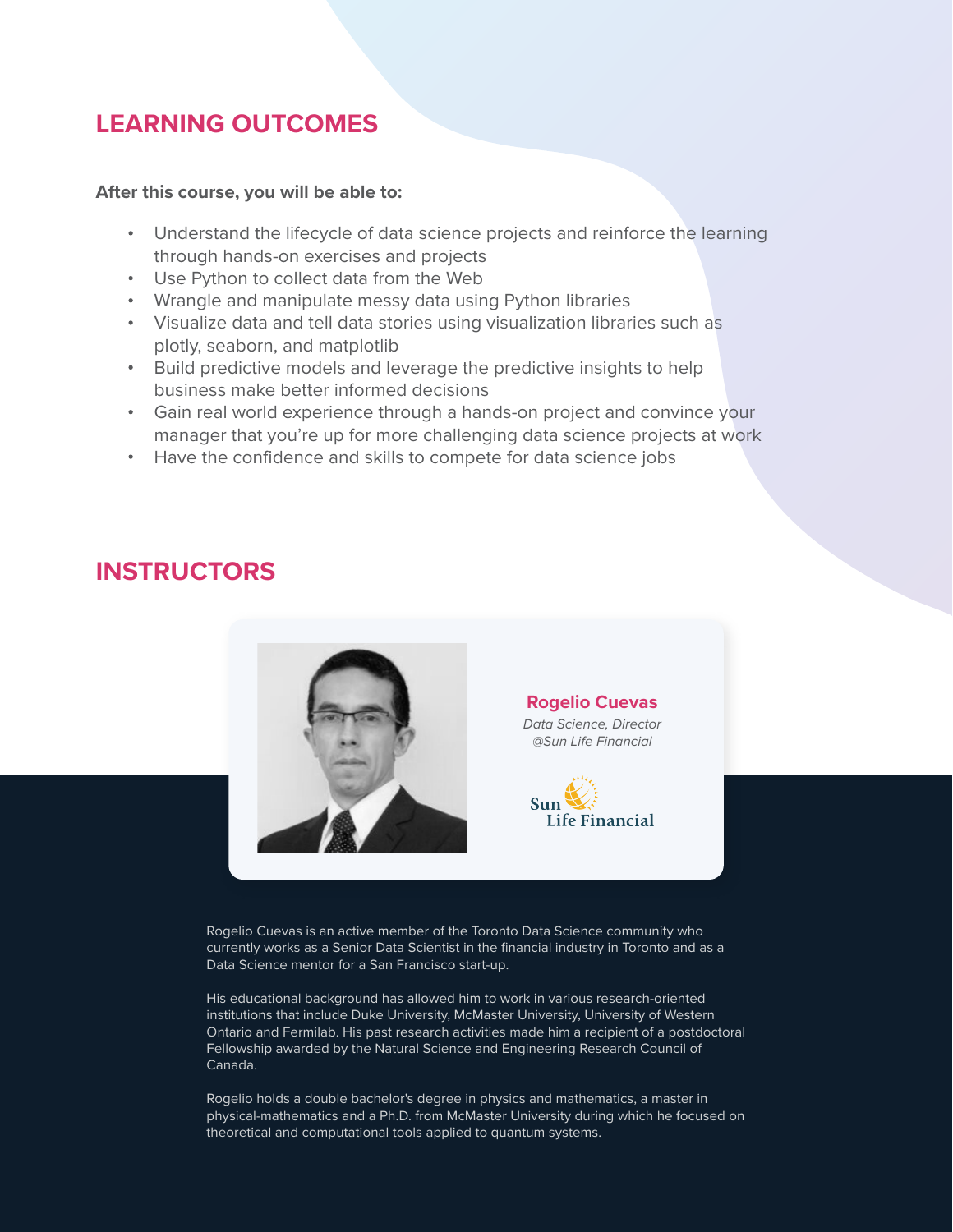# **PROGRAM DETAILS**

**5 WEEKS**

55 hours in total

### **WEDNESDAY**

6:30PM - 9:30PM EST

### **REAL BUSINESS CASE**

to build your your portfolio

### **SATURDAY**

9:00AM - 5:00PM EST

**WEEK 1**

#### **Python Programming**

- Introduction to Programming
- Python Programming Logic
- Python Data Types

#### **WEEK 2 Python Programming**

- Python Functions & Modules
- Class & OOP
- Working with PyCharm
- Version control with Github

#### **WEEK 3**

#### **Python for Data Science**

- Introduction to Pandas DataFrame
- Advanced Pandas Operations
- Python Leetcode Quiz

#### **WEEK 4**

#### **Python for Data Science**

- Data Visualizations with Python
- **Capstone Project #1: Data Science**

#### **WEEK 5 Python for Data Science**

- **Capstone Project #1: Data Science**
- **Capstone Project #1 Presentation**

CURRICULUM **CURRICULUM** weeks **5 weeks**